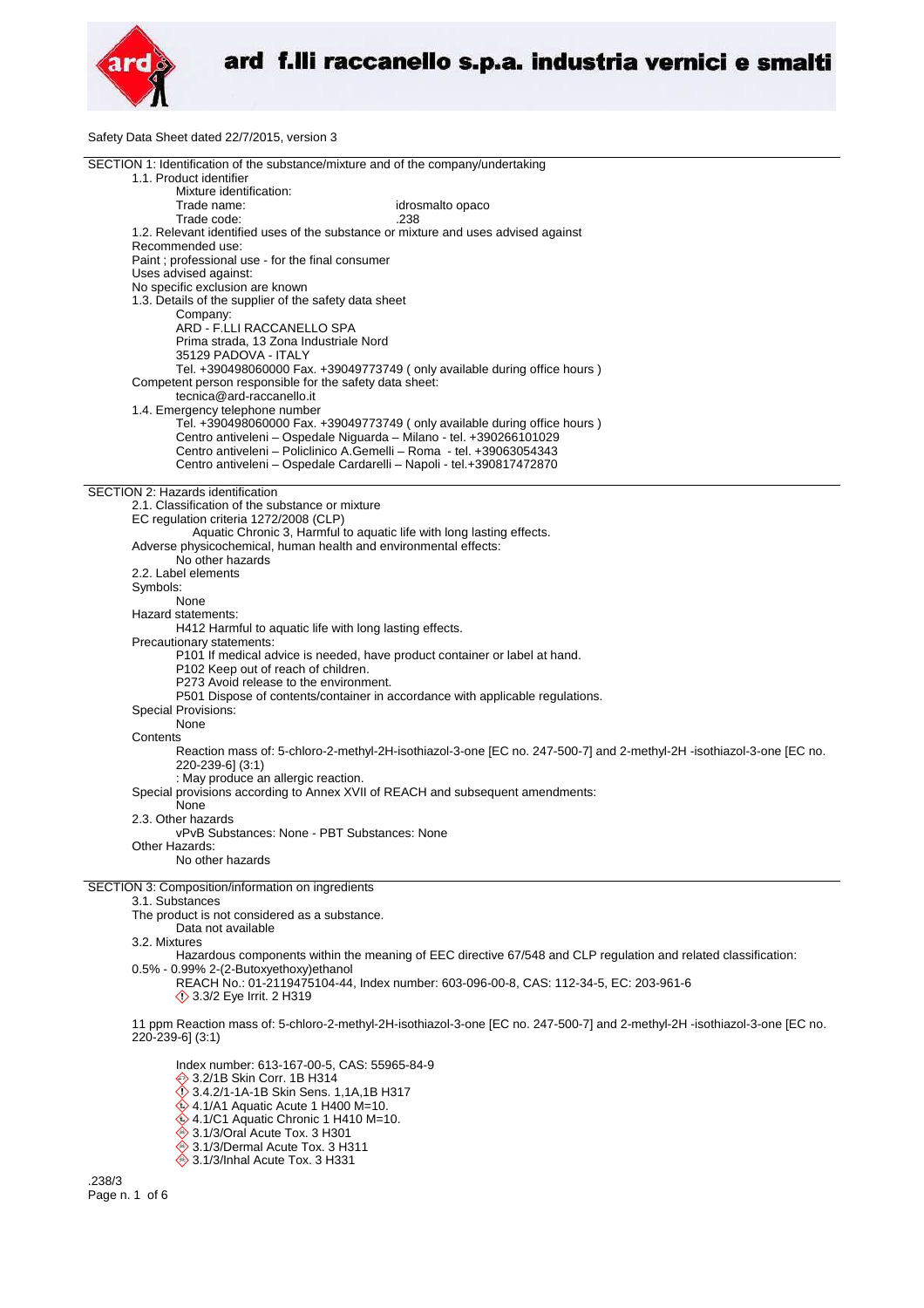| <b>SECTION 4: First aid measures</b>                                                                        |
|-------------------------------------------------------------------------------------------------------------|
|                                                                                                             |
| 4.1. Description of first aid measures                                                                      |
| In case of skin contact:                                                                                    |
| Wash with plenty of water and soap.                                                                         |
| In case of eyes contact:                                                                                    |
| Rinse immediately with plenty of water and seek medical advice.                                             |
| In case of Ingestion:                                                                                       |
| Do not under any circumstances induce vomiting. OBTAIN A MEDICAL EXAMINATION IMMEDIATELY.                   |
| In case of Inhalation:                                                                                      |
| Remove casualty to fresh air and keep warm and at rest.                                                     |
|                                                                                                             |
| 4.2. Most important symptoms and effects, both acute and delayed                                            |
| No known symptoms to date.                                                                                  |
| 4.3. Indication of any immediate medical attention and special treatment needed                             |
| Treatment:                                                                                                  |
| Treat symptomatically.                                                                                      |
|                                                                                                             |
| SECTION 5: Firefighting measures                                                                            |
| 5.1. Extinguishing media                                                                                    |
| Suitable extinguishing media:                                                                               |
| Irrelevant, the product is not flammable.                                                                   |
| Extinguishing media which must not be used for safety reasons:                                              |
| None in particular.                                                                                         |
| 5.2. Special hazards arising from the substance or mixture                                                  |
| May produce toxic fumes of carbon monoxide if burning.                                                      |
| Do not inhale explosion and combustion gases.                                                               |
| 5.3. Advice for firefighters                                                                                |
| Use suitable breathing apparatus.                                                                           |
| Collect contaminated fire extinguishing water separately. This must not be discharged into drains.          |
| Move undamaged containers from immediate hazard area if it can be done safely.                              |
|                                                                                                             |
| <b>SECTION 6: Accidental release measures</b>                                                               |
| 6.1. Personal precautions, protective equipment and emergency procedures                                    |
| Wear personal protection equipment.                                                                         |
| Remove all sources of ignition.                                                                             |
| Remove persons to safety.                                                                                   |
| See protective measures under point 7 and 8.                                                                |
| 6.2. Environmental precautions                                                                              |
| Do not allow to enter into soil/subsoil. Do not allow to enter into surface water or drains.                |
|                                                                                                             |
| Retain contaminated washing water and dispose it.                                                           |
| In case of gas escape or of entry into waterways, soil or drains, inform the responsible authorities.       |
| 6.3. Methods and material for containment and cleaning up                                                   |
| Suitable material for taking up: absorbing material, organic, sand.                                         |
| Wash with plenty of water.                                                                                  |
| 6.4. Reference to other sections                                                                            |
| See also section 8 and 13                                                                                   |
|                                                                                                             |
| SECTION 7: Handling and storage                                                                             |
| 7.1. Precautions for safe handling                                                                          |
| Avoid contact with skin and eyes, inhalation of vapours and mists.                                          |
| Don't use empty container before they have been cleaned.                                                    |
| Contamined clothing should be changed before entering eating areas.                                         |
| Do not eat or drink while working.                                                                          |
| See also section 8 for recommended protective equipment.                                                    |
|                                                                                                             |
| 7.2. Conditions for safe storage, including any incompatibilities                                           |
| Keep away from food, drink and feed.                                                                        |
|                                                                                                             |
| Incompatible materials:                                                                                     |
| None in particular.                                                                                         |
| Instructions as regards storage premises:                                                                   |
| Adequately ventilated premises.                                                                             |
| 7.3. Specific end use(s)                                                                                    |
| None in particular                                                                                          |
|                                                                                                             |
| SECTION 8: Exposure controls/personal protection                                                            |
| 8.1. Control parameters                                                                                     |
| Exposure limit(s):                                                                                          |
| 2-(2-Butoxyethoxy)ethanol - CAS: 112-34-5                                                                   |
| OEL EU - LTE(8h): 67.5 mg/m3, 10 ppm - STE: 101.2 mg/m3, 15 ppm - Notes: Bold-type: Indicative              |
| Occupational Exposure Limit Values [2,3] and Limit Values for Occupational Exposure [4] (for references see |
| bibliography)                                                                                               |
| TLV ACGIH - LTE(8h): 66 mg/m3, 10 ppm - Notes: (IFV) - Hematologic, liver and kidney eff                    |
| <b>DNEL Values:</b>                                                                                         |
| 2-(2-Butoxyethoxy) ethanol - CAS: 112-34-5                                                                  |
| Worker Professional: 67.5 mg/m3 - Exposure: Human Inhalation - Frequency: Long Term, local effects          |
| Worker Professional: 67.5 mg/kg - Exposure: Human Inhalation - Frequency: Long Term, systemic effects       |
| .238/3                                                                                                      |
| Page n. 2 of 6                                                                                              |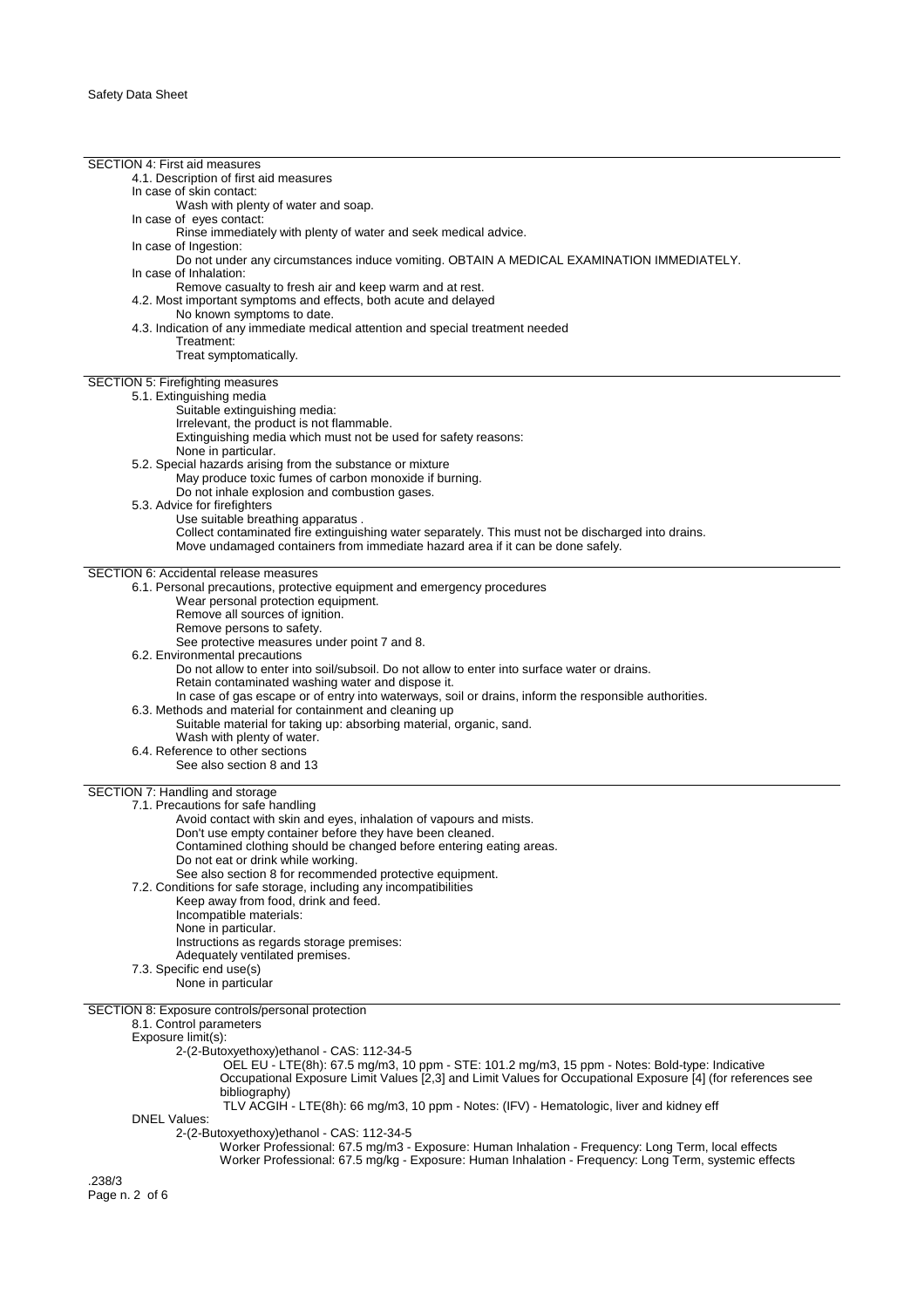Worker Professional: 20 mg/kg - Exposure: Human Dermal - Frequency: Long Term, systemic effects Exposure: Human Dermal - Frequency: Long Term, local effects - Endpoint: Hazard Identified but no value available PNEC Values: 2-(2-Butoxyethoxy)ethanol - CAS: 112-34-5

Target: Fresh Water - Value: 1 mg/l Target: Marine water - Value: 0.1 mg/l Target: Freshwater sediments - Value: 4 mg/kg Target: Marine water sediments - Value: 0.4 mg/kg Target: Food chain - Value: 56 mg/kg 8.2. Exposure controls Eye/ face protection: Not needed for normal use. Anyway, operate according good working practices. Skin protection a) protection for hands: One-time gloves. b) other: No special precaution must be adopted for normal use. Respiratory protection: Not needed for normal use. Thermal Hazards: None Environmental exposure controls: None Appropriate engineering controls: None

SECTION 9: Physical and chemical properties

9.1. Information on basic physical and chemical properties

| <b>Properties</b>                                | Value                               | Method:                                       | Notes:         |
|--------------------------------------------------|-------------------------------------|-----------------------------------------------|----------------|
| Appearance and colour:                           | Fluid dispersion<br>various colors  | $\overline{\phantom{a}}$                      | --             |
| Odour:                                           | Characteristic:<br>slightly acrylic | --                                            | --             |
| Odour threshold:                                 | Data not available                  | $\ddotsc$                                     | Ξ.             |
| pH:                                              | 8,9                                 | --                                            | $20^{\circ}$ C |
| Melting point / freezing point:                  | Data not available                  | $\ddotsc$                                     | Ξ.             |
| Initial boiling point and boiling<br>range:      | Data not available                  | $\overline{\phantom{a}}$                      | --             |
| Flash point:                                     | Not flammable                       | μ.                                            | --             |
| Evaporation rate:                                | Data not available                  | $\overline{\phantom{a}}$                      | --             |
| Solid/gas flammability:                          | Data not available                  | $\overline{\phantom{a}}$                      | $-$            |
| Upper/lower flammability or<br>explosive limits: | Data not available                  | $\overline{\phantom{a}}$                      | $\sim$         |
| Vapour pressure:                                 | Data not available                  | $\overline{\phantom{a}}$                      | Ξ.             |
| Vapour density:                                  | Data not available                  | $\mathord{\hspace{1pt}\text{--}\hspace{1pt}}$ | --             |
| Relative density:                                | 1295 - 1445 g/l                     | UNI EN ISO<br>2811-1                          | $20^{\circ}$ C |
| Solubility in water:                             | Miscible                            | --                                            | --             |
| Solubility in oil:                               | Insoluble                           | ٠.                                            | $\overline{a}$ |
| Partition coefficient (n-octanol/<br>water):     | Data not available                  | $\overline{\phantom{a}}$                      | --             |
| Auto-ignition temperature:                       | Data not available                  | ä.                                            | Ξ.             |
| Decomposition temperature:                       | Data not available                  | $\overline{\phantom{a}}$                      | --             |
| Viscosity:                                       | 7000 - 9000 cP                      | <b>ISO 2555</b>                               | $20^{\circ}$ C |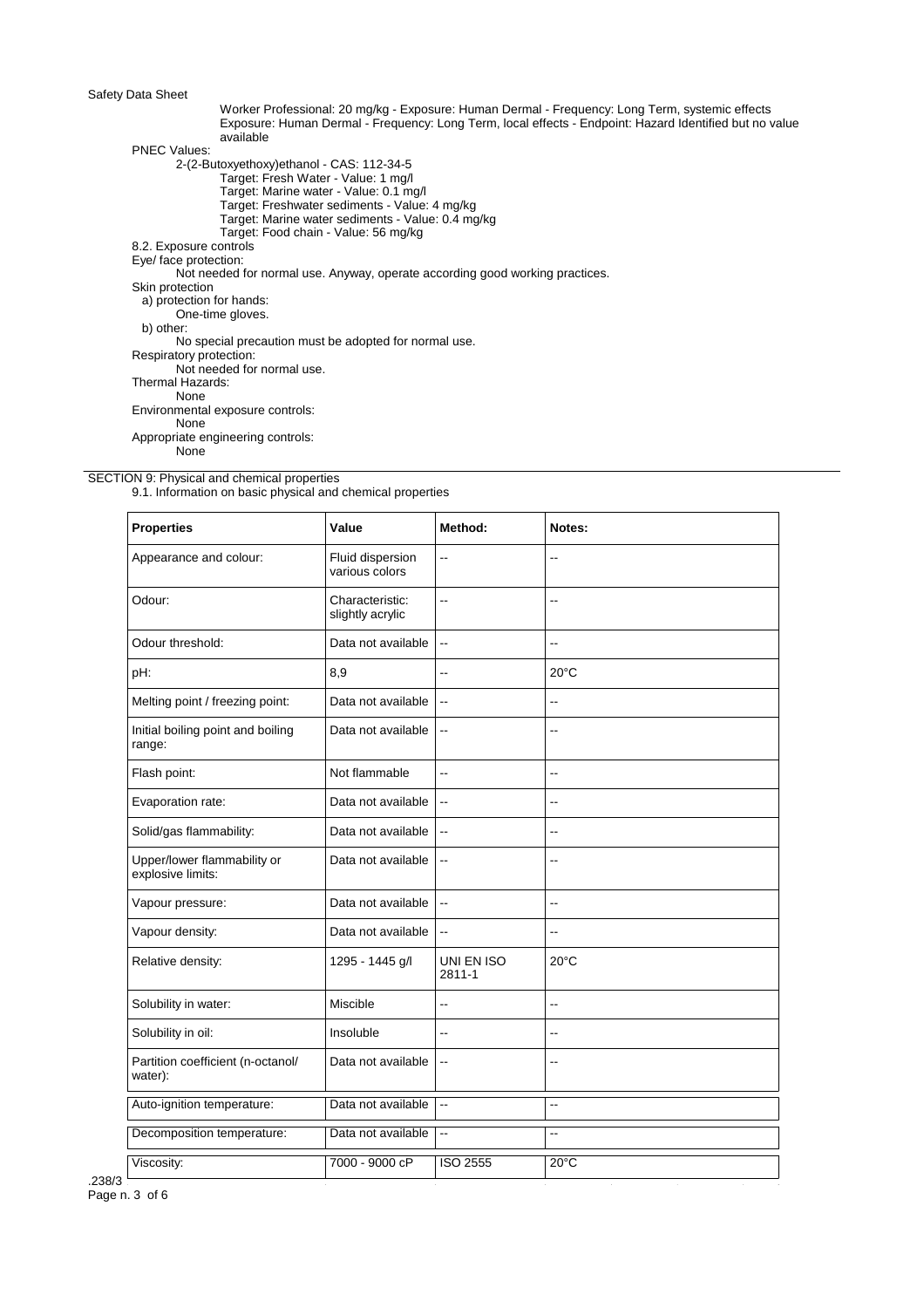| Explosive properties: | Data not available $  -$ | --    |
|-----------------------|--------------------------|-------|
| Oxidizing properties: | ∪Data not available   -- | $- -$ |

9.2. Other information

| Properties                               | Value              | Method:                  | Notes: |
|------------------------------------------|--------------------|--------------------------|--------|
| Miscibility:                             | Data not available | $\mathbf{u}$             | $-$    |
| Fat Solubility:                          | Data not available | $\sim$ $\sim$            | $-$    |
| Conductivity:                            | Data not available | $\overline{\phantom{a}}$ | $-$    |
| Substance Groups relevant<br>properties: | Data not available | $\sim$ $\sim$            | $- -$  |

Note: The data herein refer to QC when the product was put on the market.

SECTION 10: Stability and reactivity

10.1. Reactivity

Stable under normal conditions

10.2. Chemical stability

Stable under normal conditions

10.3. Possibility of hazardous reactions

- None
- 10.4. Conditions to avoid
	- Stable under normal conditions.
- 10.5. Incompatible materials
- None in particular.
- 10.6. Hazardous decomposition products
- None.

## SECTION 11: Toxicological information

11.1. Information on toxicological effects

Toxicological information of the mixture:

Data not available

Toxicological information of the main substances found in the mixture:

2-(2-Butoxyethoxy)ethanol - CAS: 112-34-5

a) acute toxicity:

- Test: LD50 Route: Oral Species: Rat > 5000 mg/kg
	- Test: LD50 Route: Skin Species: Rabbit = 2764 mg/kg

b) skin corrosion/irritation:

- Test: Skin Irritant Species: Rabbit Positive
- c) serious eye damage/irritation:
- Test: Eye Irritant Species: Rabbit Positive
- d) respiratory or skin sensitisation: Test: Skin Sensitization Negative
- e) germ cell mutagenicity:
- Test: Mutagenesis Negative Notes: OECD 471
- g) reproductive toxicity:
- Test: Reproductive Toxicity Negative

Reaction mass of: 5-chloro-2-methyl-2H-isothiazol-3-one [EC no. 247-500-7] and 2-methyl-2H -isothiazol-3-one [EC no. 220-239-6] (3:1)

- CAS: 55965-84-9
- a) acute toxicity:

Test: LD50 - Route: Skin - Species: Rabbit = 660 mg/kg

- Test: LC50 Route: Inhalation Aerosols Species: Rat = 2.36 mg/L Duration: 4h
- d) respiratory or skin sensitisation:
	- Test: Skin Sensitization Positive
- e) germ cell mutagenicity: Test: Mutagenesis Negative
- f) carcinogenicity:
- 
- Test: Carcinogenicity Negative g) reproductive toxicity:
	- Test: Reproductive Toxicity Negative

If not differently specified, the information required in Regulation (EU)2015/830 listed below must be considered as N.A.: a) acute toxicity;

- b) skin corrosion/irritation;
- c) serious eye damage/irritation;
- d) respiratory or skin sensitisation;
- e) germ cell mutagenicity;
- f) carcinogenicity;
- 
- g) reproductive toxicity;
- h) STOT-single exposure;

.238/3 Page n. 4 of 6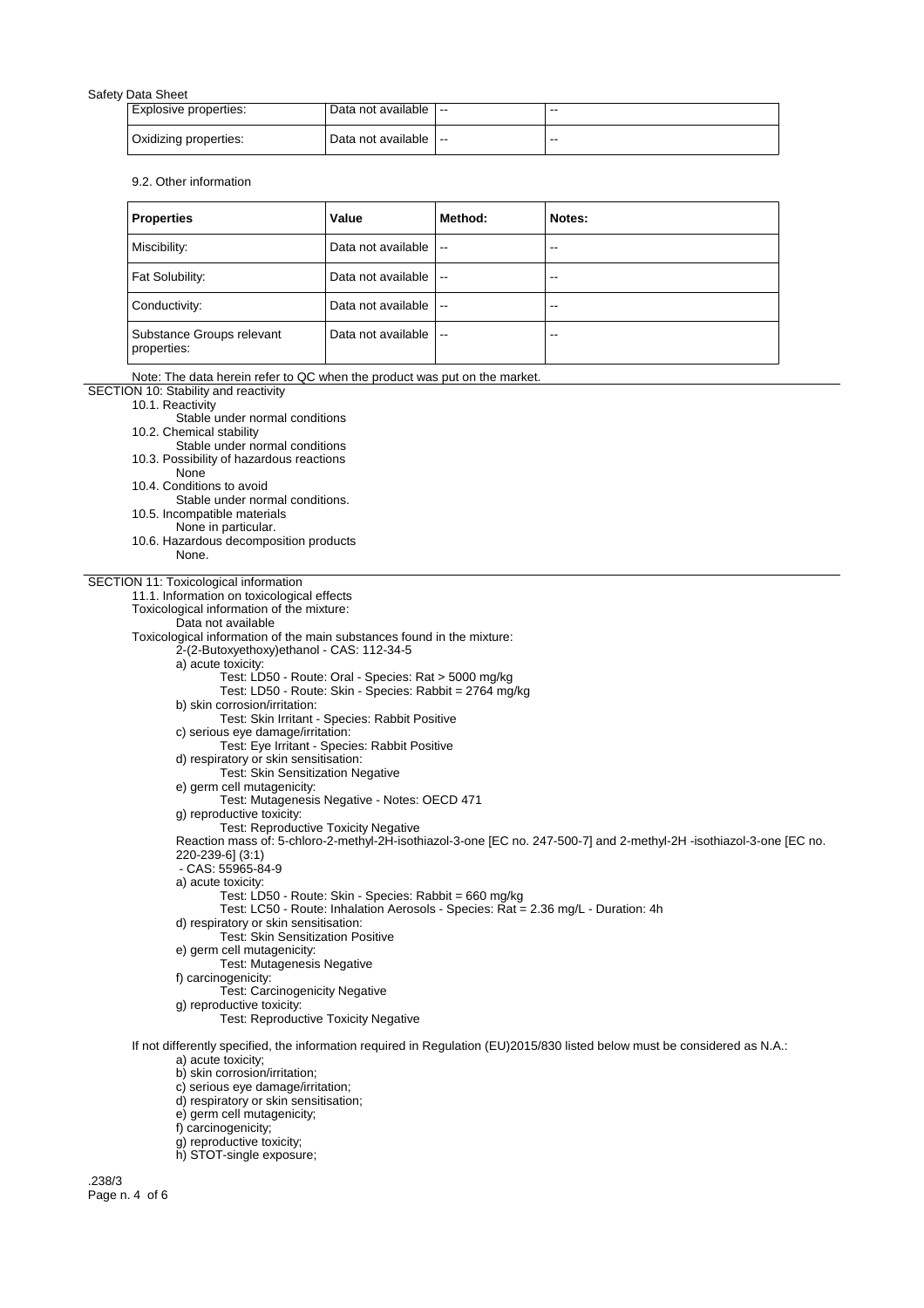i) STOT-repeated exposure;

j) aspiration hazard.

| SECTION 12: Ecological information                                                                                                                                            |
|-------------------------------------------------------------------------------------------------------------------------------------------------------------------------------|
| 12.1. Toxicity                                                                                                                                                                |
| Adopt good working practices, so that the product is not released into the environment.                                                                                       |
| 2-(2-Butoxyethoxy)ethanol - CAS: 112-34-5                                                                                                                                     |
| a) Aquatic acute toxicity:                                                                                                                                                    |
| Endpoint: EC50 - Species: Daphnia > 100 mg/L - Duration h: 48 - Notes: Daphnia magna<br>Endpoint: EC50 - Species: Daphnia = 2850 mg/L - Duration h: 24 - Notes: Daphnia magna |
| Endpoint: IC50 - Species: Algae > 100 mg/L - Duration h: 96 - Notes: Scenedesmus subspicatus                                                                                  |
| Endpoint: LC50 - Species: Fish = 1300 mg/L - Duration h: 96 - Notes: Lepomis macrochirus                                                                                      |
| Endpoint: LC50 - Species: Fish = 2700 mg/L - Duration h: 24 - Notes: Carassius auratus                                                                                        |
| Reaction mass of: 5-chloro-2-methyl-2H-isothiazol-3-one [EC no. 247-500-7] and 2-methyl-2H-isothiazol-3-one [EC no.                                                           |
| 220-239-6] (3:1)<br>- CAS: 55965-84-9                                                                                                                                         |
| a) Aquatic acute toxicity:                                                                                                                                                    |
| Endpoint: EC50 - Species: Daphnia = 0.1 mg/L - Duration h: 48 - Notes: Daphnia magna- OECD 202                                                                                |
| Endpoint: EC50 - Species: Algae = 0.048 mg/L - Duration h: 72 - Notes: Pseudokirchnella subcapitata- OECD                                                                     |
| 201 12089                                                                                                                                                                     |
| Endpoint: EC50 - Species: Fish = 0.22 mg/L - Duration h: 96 - Notes: Oncorhynchus mykiss- OECD 203<br>12.2. Persistence and degradability                                     |
| Reaction mass of: 5-chloro-2-methyl-2H-isothiazol-3-one [EC no. 247-500-7] and 2-methyl-2H-isothiazol-3-one [EC no.                                                           |
| 220-239-6] (3:1)                                                                                                                                                              |
| - CAS: 55965-84-9                                                                                                                                                             |
| Biodegradability: Readily biodegradable - Test: Oxygen consumption - Duration: Data not available - %: Data not                                                               |
| available - Notes: OECD 301 D (Closed-Bottle-Test)                                                                                                                            |
| 12.3. Bioaccumulative potential<br>Reaction mass of: 5-chloro-2-methyl-2H-isothiazol-3-one [EC no. 247-500-7] and 2-methyl-2H-isothiazol-3-one [EC no.                        |
| 220-239-6] (3:1)                                                                                                                                                              |
| - CAS: 55965-84-9                                                                                                                                                             |
| Bioaccumulation: Not bioaccumulative - Test: log Kow -0.75 - Duration: Data not available - Notes: Data not                                                                   |
| available<br>12.4. Mobility in soil                                                                                                                                           |
| Data not available                                                                                                                                                            |
| 12.5. Results of PBT and vPvB assessment                                                                                                                                      |
| vPvB Substances: None - PBT Substances: None                                                                                                                                  |
| 12.6. Other adverse effects<br>None                                                                                                                                           |
|                                                                                                                                                                               |
| SECTION 13: Disposal considerations                                                                                                                                           |
| 13.1. Waste treatment methods                                                                                                                                                 |
| Recover if possible. In so doing, comply with the local and national regulations currently in force.                                                                          |
| Waste should not be disposed of by release to sewers.<br>Contaminated packaging thinners and cleaning diluents must be landfilled.                                            |
|                                                                                                                                                                               |
| SECTION 14: Transport information                                                                                                                                             |
| 14.1. UN number                                                                                                                                                               |
| Not classified as dangerous in the meaning of transport regulations.                                                                                                          |
| 14.2. UN proper shipping name<br>Data not available                                                                                                                           |
| 14.3. Transport hazard class(es)                                                                                                                                              |
| Data not available                                                                                                                                                            |
| 14.4. Packing group                                                                                                                                                           |
| Data not available                                                                                                                                                            |
| 14.5. Environmental hazards<br><b>ADR-Enviromental Pollutant:</b><br>No                                                                                                       |
| Data not available                                                                                                                                                            |
| 14.6. Special precautions for user                                                                                                                                            |
| Data not available                                                                                                                                                            |
| 14.7. Transport in bulk according to Annex II of Marpol and the IBC Code<br>Data not available                                                                                |
|                                                                                                                                                                               |
| SECTION 15: Regulatory information                                                                                                                                            |
| 15.1. Safety, health and environmental regulations/legislation specific for the substance or mixture                                                                          |
|                                                                                                                                                                               |
| DIR.2004/42/CE. Subcategory a Type BA limit COV 30 g/l. Contained in product < 30 g/l.<br>Regulation (EU) No 528/2012 and subsequent amendments.                              |
| This product contains biocides. Active ingredients:                                                                                                                           |
| Zinc pyrithione                                                                                                                                                               |
| 2-ottil-2H-isotiazol-3-one                                                                                                                                                    |
| 3-iodoprop-2-ynyl N-butylcarbamate (IPBC)<br>Dir. 98/24/EC (Risks related to chemical agents at work).                                                                        |
| Directive 2000/39/CE (Occupational exposure limit values) and subsequent modifications: 2004/37/CE, 2006/15/CE and                                                            |
| 2009/161/UE.                                                                                                                                                                  |
| Regulation (EC) n. 1907/2006 (REACH)                                                                                                                                          |
|                                                                                                                                                                               |
| Regulation (EC) n. 1272/2008 (CLP)                                                                                                                                            |
| Regulation (EC) n. 790/2009 (ATP 1 CLP) and (EU) n. 758/2013<br>220/2                                                                                                         |

.238/3 Page n. 5 of 6